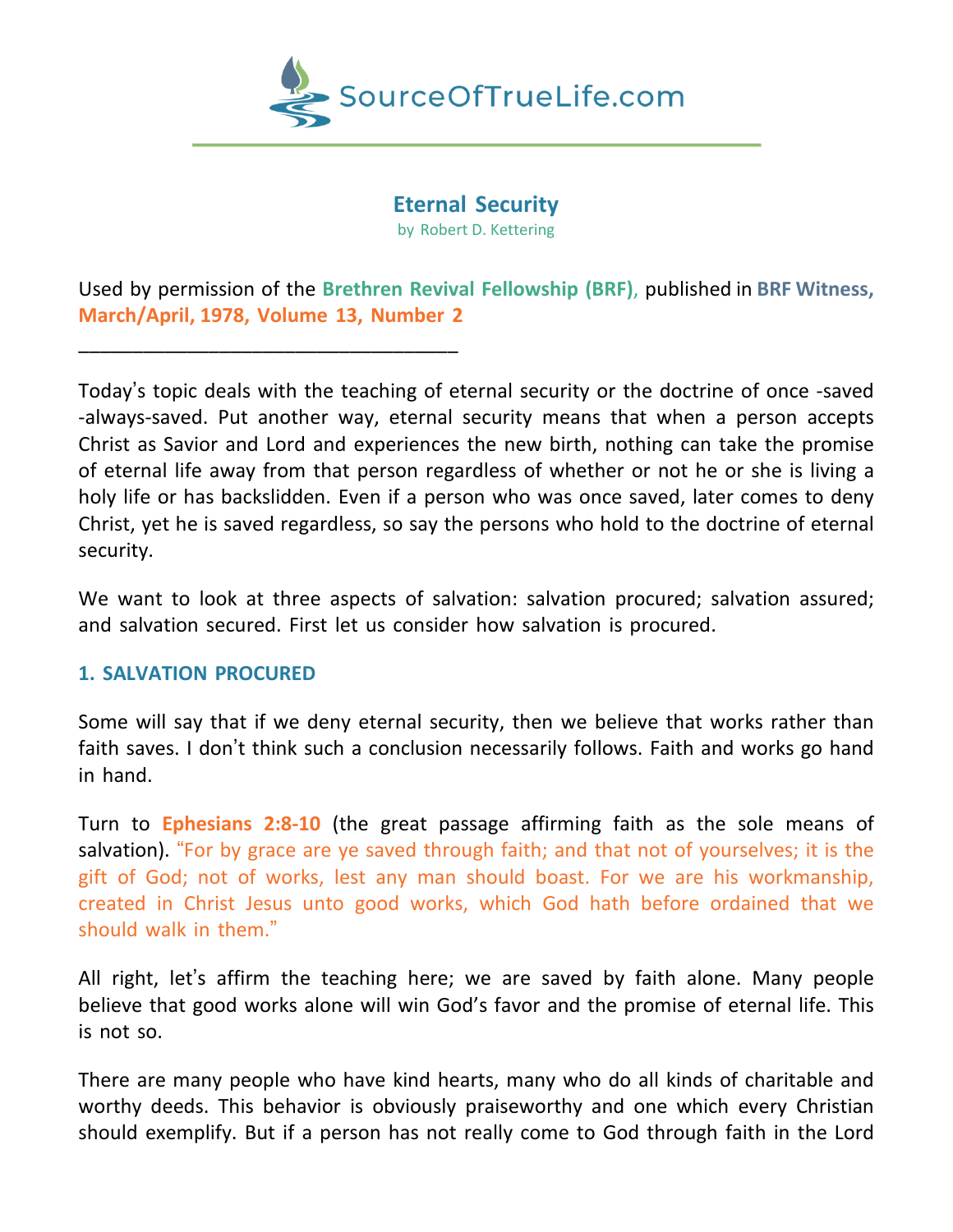Jesus as personal Saviour, then no amount of good deeds will help gain God's favor or the promise of eternal life.

Throughout history many have been misled into thinking that good works apart from faith in Christ as sin-bearer will put one right with God, or that works are the most important factor in procuring salvation.

A classic example is that of the Pharisees. The Pharisees were rigid followers of the law; theirs was a works righteousness. The more rigidly they followed the Jewish laws, the more favor they would gain in the eyes of God; the more righteous they would be. For the Pharisees, good works bought God's grace.

Paul struggled with this as a Pharisee, but when he became a Christian he realized that we are not saved by works lest any man should boast, but we are saved by faith in Jesus Christ.

Later in history during the Middle Ages, the Catholic Church began to move in a similar direction implying that good works bring about God's forgiveness and grace. Give so much money to the church; say one hundred "Hail Mary's"; go on a pilgrimage to some holy shrine; do these good deeds and thou shalt gain God's favor.

Martin Luther struggled time and again trying to achieve salvation through works. Luther did all sorts of good works, but his soul found no comfort until he realized that it is not by works but by faith whereby we are saved.

In our own day we witness the heresy which says good works are sufficient for salvation in the thinking of the humanists. While their aims are good (helping to serve our neighbors), yet the rewards are only temporary. Only faith in Christ as our motivation for doing good, will assure us eternal life and a place in the eternal kingdom of God.

On the other side of the coin are those, many of whom adhere to the doctrine of eternal security, who claim that faith saves and your works really don't matter. This is just as heretical as those who believe that works brings about salvation. Remember to affirm **Ephesians 2:10,** "For we are his workmanship, created in Christ Jesus for good works, which God prepared beforehand, that we should walk in them."

Jesus said many will cry unto me, Lord, Lord, but only those who do the will of my father who is in heaven shall enter the kingdom of heaven. True faith is believing and doing the will of the Father. Faith and works go hand in hand.

In summary then, we are saved through faith in Christ and our faith is made manifest through our works. This is how salvation is procured.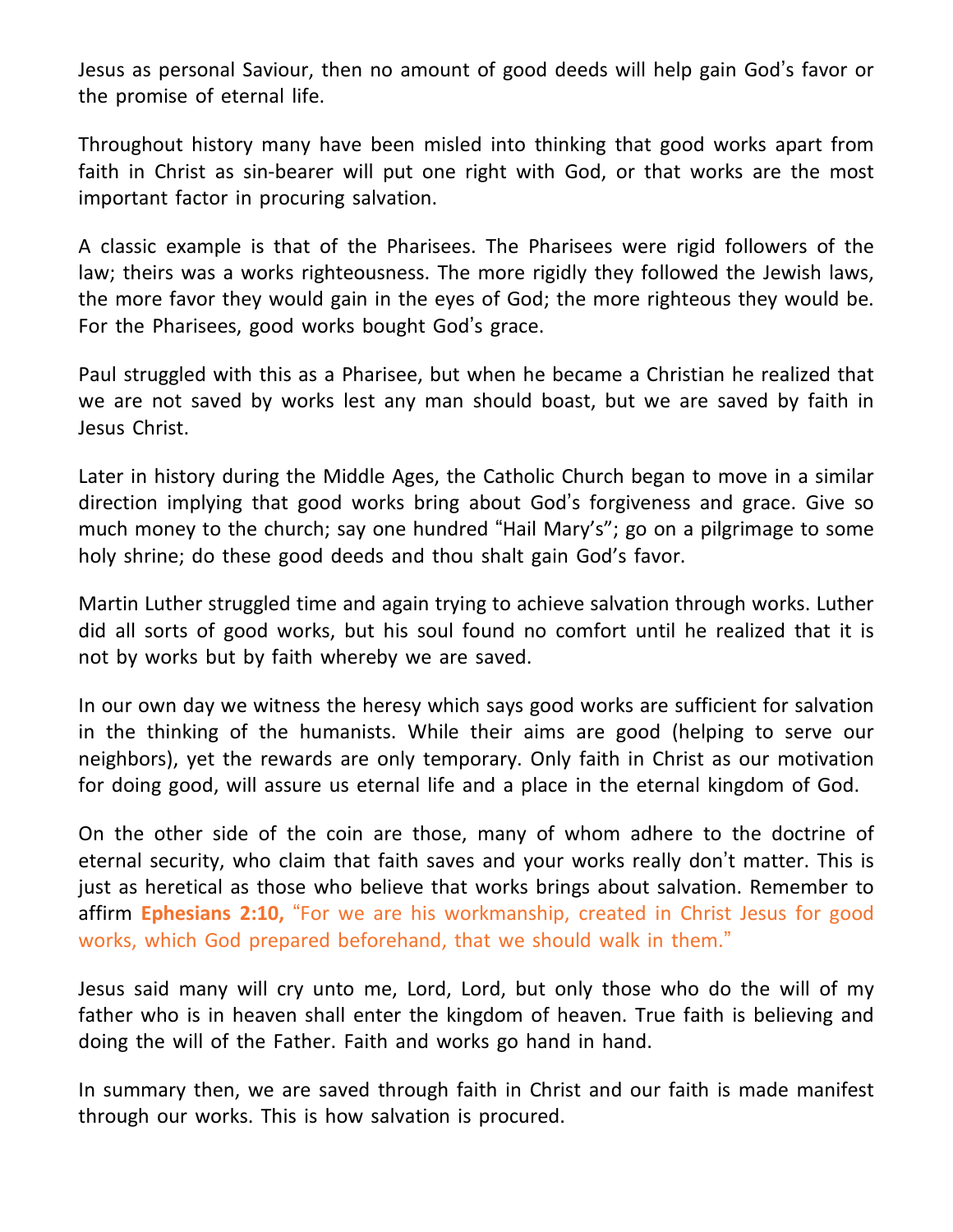## **2. SALVATION ASSURED**

If we come to God in faith, then we receive the assurance of eternal life. **John 5:4** records these words of Jesus: "Truly, truly, I say to you, he who hears my words and believes in him who sent me, has eternal life; he does not come into judgment but passes from death to life."

The Philippian jailor cried out to Paul and Silas: "What must I do to be saved?" The apostles answered, "Believe in the Lord Jesus, and thou shalt be saved."

Paul writes these words of assurance in his letter to the Roman Christians: "If you confess with your lips that Jesus is Lord and believe in your heart that God raised him from the dead, you will be saved." And the assuring words of Jesus himself: "And he who comes to me I will not cast out."

Concerning the assurance of salvation, William Beahm, former dean of Bethany Seminary says: "We can be sure enough to be free from anxiety and to five our lives in joy. Our fellowship with the Holy Spirit brings us comfort and assurance."

"Salvation is not promised on the basis of any particular type of conversion, it does not rest upon feeling, and it is not achieved by merit; salvation is God's free gift promised unconditionally to everyone who accepts Christ as Savior and Lord."

Christians enjoy the forgiveness of sins not through any merit of their own, but alone through the redemptive death of Jesus. God intends to keep every one of his children.

Even when we sin as Christians, God forgives us if we but come to Him asking for forgiveness. There is no need for Christians to doubt for one moment that we are truly born of God and heirs to the promise of fife eternal. Neither do we need to fear that we will lose our salvation if we maintain our fellowship with the Lord.

"The person troubled by doubts will need to pray that God's Spirit might enable him to simply lay hold by faith on the promises of God, being able to walk by faith and not by sight, renouncing feeling as the touchstone of salvation, and seeking to live close to the Lord; for where worldliness and spiritual coldness enter a life, Christian assurance departs." (J. C. Wenger, *Introduction to Theology*, p. 304).

God has promised to keep us safe from sin and keep our salvation secure. If we walk with the Lord, he will protect us and he will give us strength to overcome any temptation that may come our way. We need not worry about our salvation or falling out of grace. Sin cannot overtake us as Christians unless we want it to.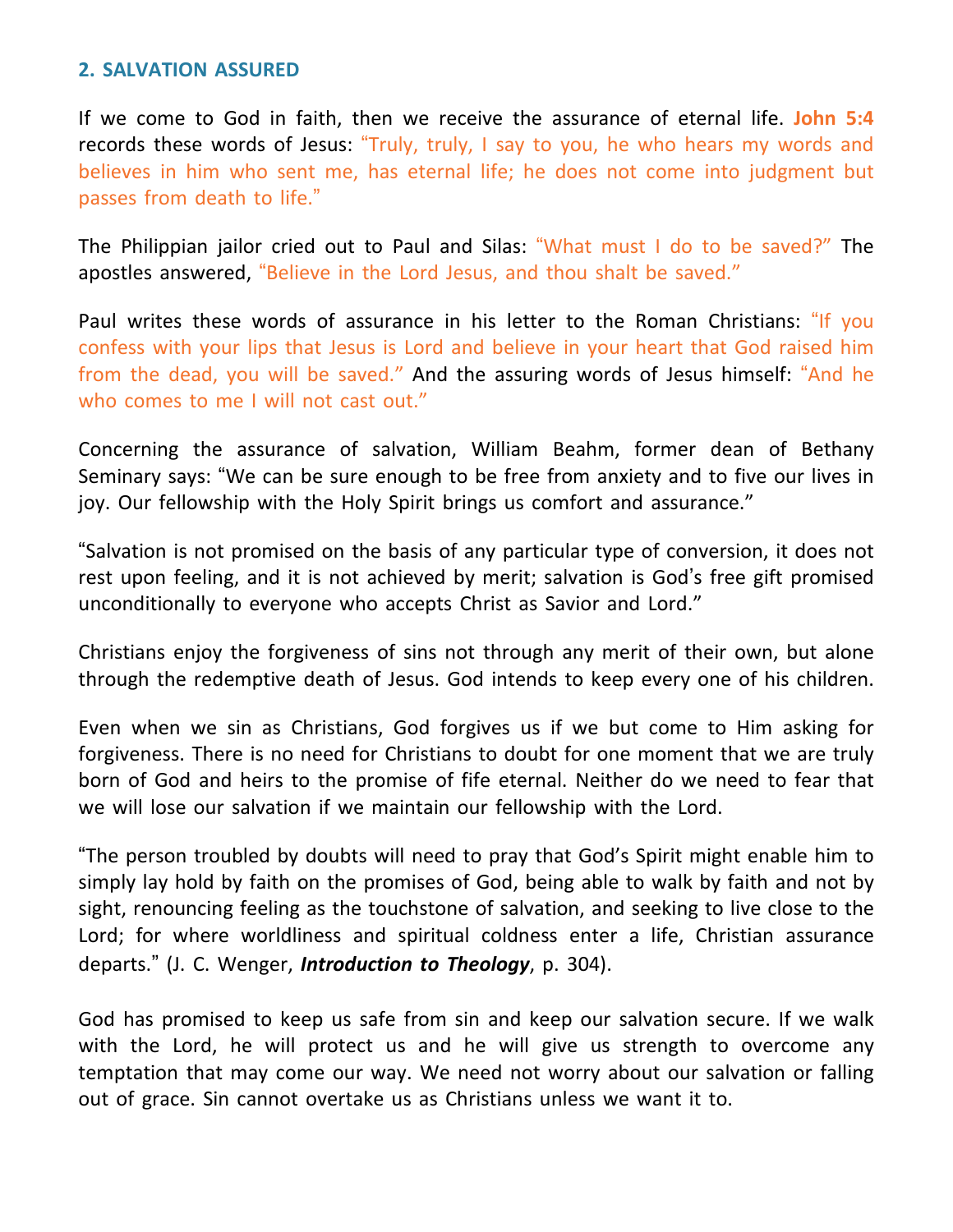**1 Corinthians 10:13** says "No temptation has overtaken you that is not common to man. God is faithful, and he will not let you be tempted beyond your strength, but with the temptation will also provide the way of escape, that you may be able to endure it."

## **3. SALVATION SECURED**

Now we come to ask the central question of the sermon today. Can a person fall out of grace and lose his salvation? I believe the answer is yes; a person can lose his salvation and forfeit the assurance of life eternal and forsake God and His ways even though the person had been saved.

The reason that I believe a person can lose his salvation is based upon the belief in man acting as a free moral being, making his or her own decisions; capable of accepting God and His promises, or rejecting God and His promises.

There are two schools of thought in theology on this matter. One school believes in the doctrine of the elect which means some people are chosen even before they are born to be saved, and some to be lost because God foreordained it.

There are Scriptures which seem to validate this. This view of God's chosen elect is sometimes called "predestination" meaning that one's life was mapped out before he was born; what you would become and what you would do was all in God's plan for your life; you can make no decisions apart from God's plan. In short; you are a puppet, completely directed from God with no room for independent thinking or actions. This viewpoint is classified as Calvinistic theology named after John Calvin who is the father of the Reformed, Presbyterian, and other denominations. This view of election pushed to its logical conclusion states that if you are elect of God and your destiny already planned, then you cannot lose your salvation no matter what happens; no matter how you live your life, God has foreordained you to eternal life, and like it or not, you are going to heaven. That is what eternal security is really saying. Calvin called it "perseverance of the saints."

There is another school of thought which is called the Arminian School named after the theologian Jacobus Arminius. This school of thought says that man is given free will and is not like a puppet on a string but a free moral agent. Man can either accept Christ or reject Him. God does not decide for us, but we decide for ourselves. In this view, man is responsible for his own decisions and destiny. In line with this thinking then, the elect of which the Scriptures speak, are those who respond in faith and accept God's call. But all persons have opportunity to accept Christ. God desires that all follow Him, but he has not ordained some to be saved and some to be lost before they are even born.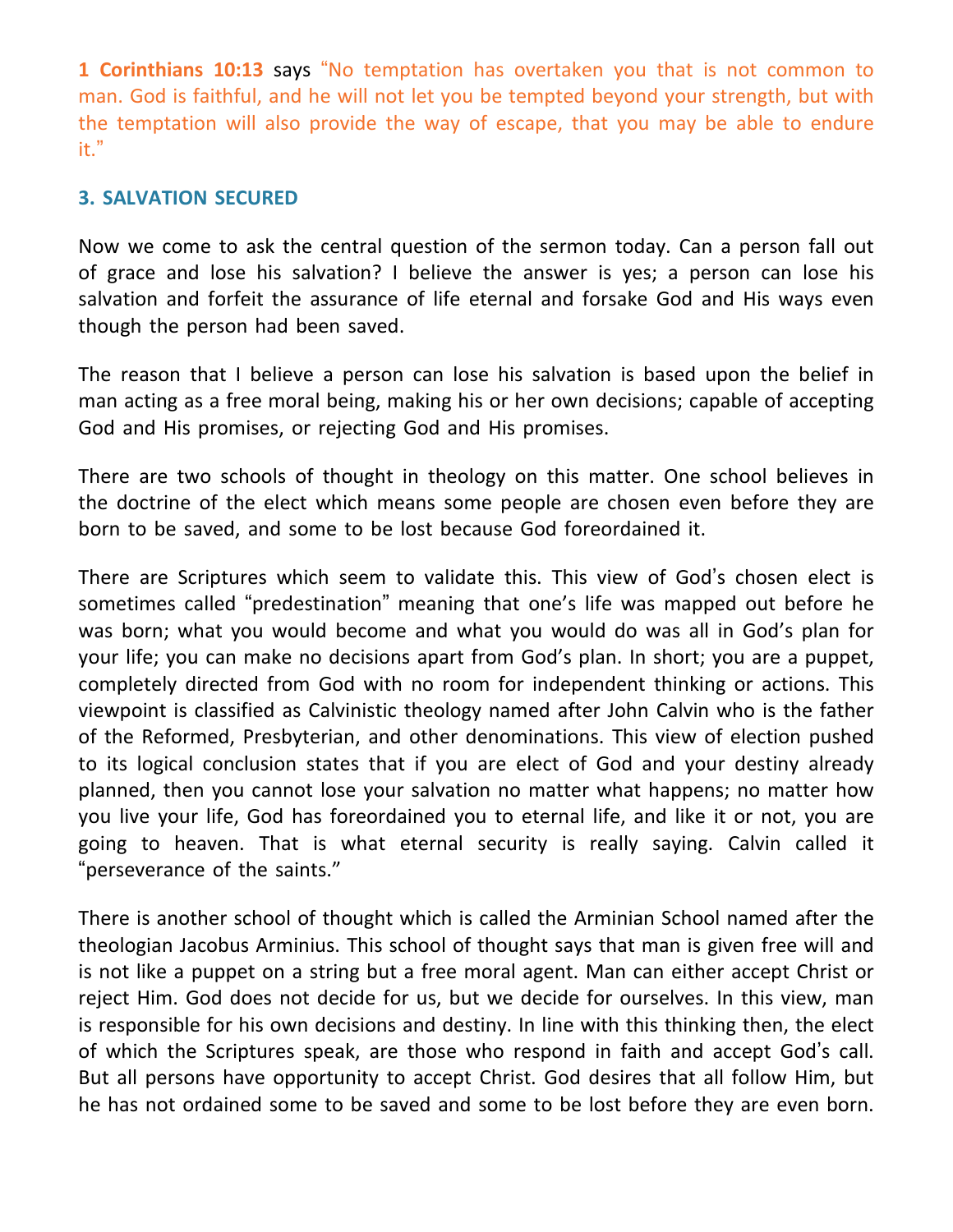The Church of the Brethren and other Anabaptist groups as well as Methodists and others accept this view of man's free will.

The reason for all the detail is because one should understand that background, when approaching the subject of eternal security. It is true that the Scriptures state that we will not be tempted beyond our strength; but the same verse states that God will provide the way of escape. You and I can either take the escape and overcome the temptation and have victory over the sin, or we can refuse the way of escape and remain in sin and risk ultimately separation from God. The key is our desire to maintain fellowship with the Lord.

People who support eternal security will then ask; "Are you saying we never know if we are saved or lost?" No not at all. We as Christians, as affirmed earlier, can know from Scripture and from God's promises that we are saved. But a person who once was a Christian and who has backslidden and is no longer receptive to God's voice, stands in danger of the judgment.

**Matthew 5:13** says, "Ye are the salt of the earth, but it the salt have lost its savor, with what shall it be salted? It is thereafter good for nothing, but to be cast out, and to be trodden under foot by men." If we backslide in faith and fail to come to God in repentance and fail to maintain the walk with God and fail to fellowship with Him, then our salvation means nothing. We have lost our savor and our Saviour, and will be cast out of the kingdom.

God acted the same way with his own angels; He cast Lucifer and his hosts from heaven. Time and again as you read the New Testament there are examples of believers who forsake their faith and are cast out; Judas, Ananias and Sapphira, Demas, Alexander, Hymenaeus. The Book of Revelation is very explicit in describing the fate of those who once named Christ as Savior but have fallen away. Other examples of this are found in **2 Peter 2:20-22, in 1 Timothy 1:1920, and in Colossians 1:20-23.**

The whole Book of Hebrews undercuts the eternal security teaching. For example, **Hebrews 2:1** says, "Therefore we ought to give the more earnest heed to the things which we have heard, lest at any time we should let them slip." **Hebrews 3:12-14** says, "Take heed, brethren, lest there be in any of you an evil heart of unbelief, in departing from the living God. But exhort one another daily, while it is called Today; lest any of you be hardened through the deceitfulness of sin. For we are made partakers of Christ, if we hold the beginning of our confidence steadfast unto the end."

We also need to consider **James 5:19,** "Brethren, if any of you do err from the truth, and one brings him back, let him know that whoever brings back a sinner from his way will save his soul from death and will cover a multitude of sins." Paul admits that there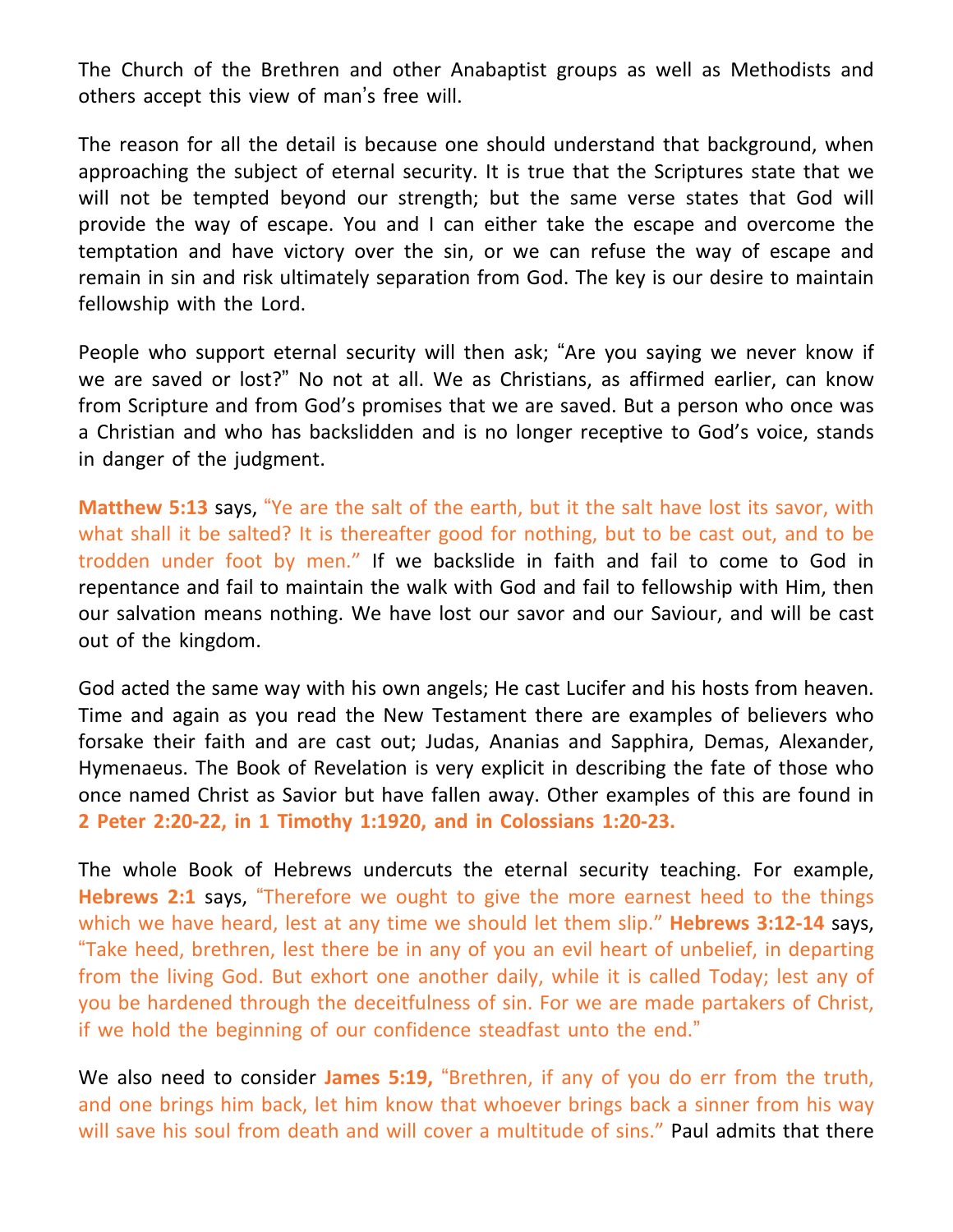will be those who fall away from the faith. **I Timothy 4:1** says, "Now the Spirit speaketh expressly, that in the latter times some shall depart from the faith, giving heed to seducing spirits, and doctrines of devils." Or consider the implications of **Matthew 18** which deals with the excommunication of unfaithful members.

Those who support eternal security will come back with the argument: "Well those persons like Judas, Demas, etc. were never saved to begin with." Since when do we as mortal creatures determine who is saved and who is not? God only is judge.

Why am I so opposed to the doctrine of eternal security? Because I believe it is a very dangerous teaching that has invaded the church. The reason I say dangerous is because if eternal security is true, it makes it safe for a believer to live in sin if he desires to do so and still receive the firstfruits of eternal life. This doctrine can give a false security and has done a great deal of harm in the church.

Let me relate a story told by Bro. Carl Zeigler. Brother Zeigler was invited to conduct revival services in a church located in a small town in West Virginia. There were only a few churches in this town and one of the churches was going to have revival services the same week as the church where Carl was to preach. The church in which Carl was to preach, got the idea to combine their efforts with the other churches and have a united revival effort. Soon however, rumors started circulating about the town concerning the other evangelist; rumors about him behaving immorally with some of the young women in town.

Carl thought he would confront the other evangelist and clear the air. This he did, but, instead of denying the charges, the preacher admitted that the charges were true. His reply was; "Yes it's true, but for me it is not wrong; I've been saved and no matter what I do, I cannot lose my salvation. I've been born again and my salvation is secure." True, this is an extreme case, but it nevertheless points up the dangers of believing that our salvation is unconditionally and eternally secure. The townspeople soon dismissed the services of that minister.

Assurance of salvation for the Christian: YES! But eternal security for the believer regardless of belief, actions, or lifestyle? Most decidedly NO!

"Eternal security would emphasize the absolute security of the soul upon the basis that God has given man something that is eternal and unconditional. Christian assurance rests upon the promises of God, but recognizes the conditions of God's keeping." (J. L. Stauffer, *The Eternal Security Teaching*, Herald Press, p. 8.) 1 hope this statement helps us see that difference.